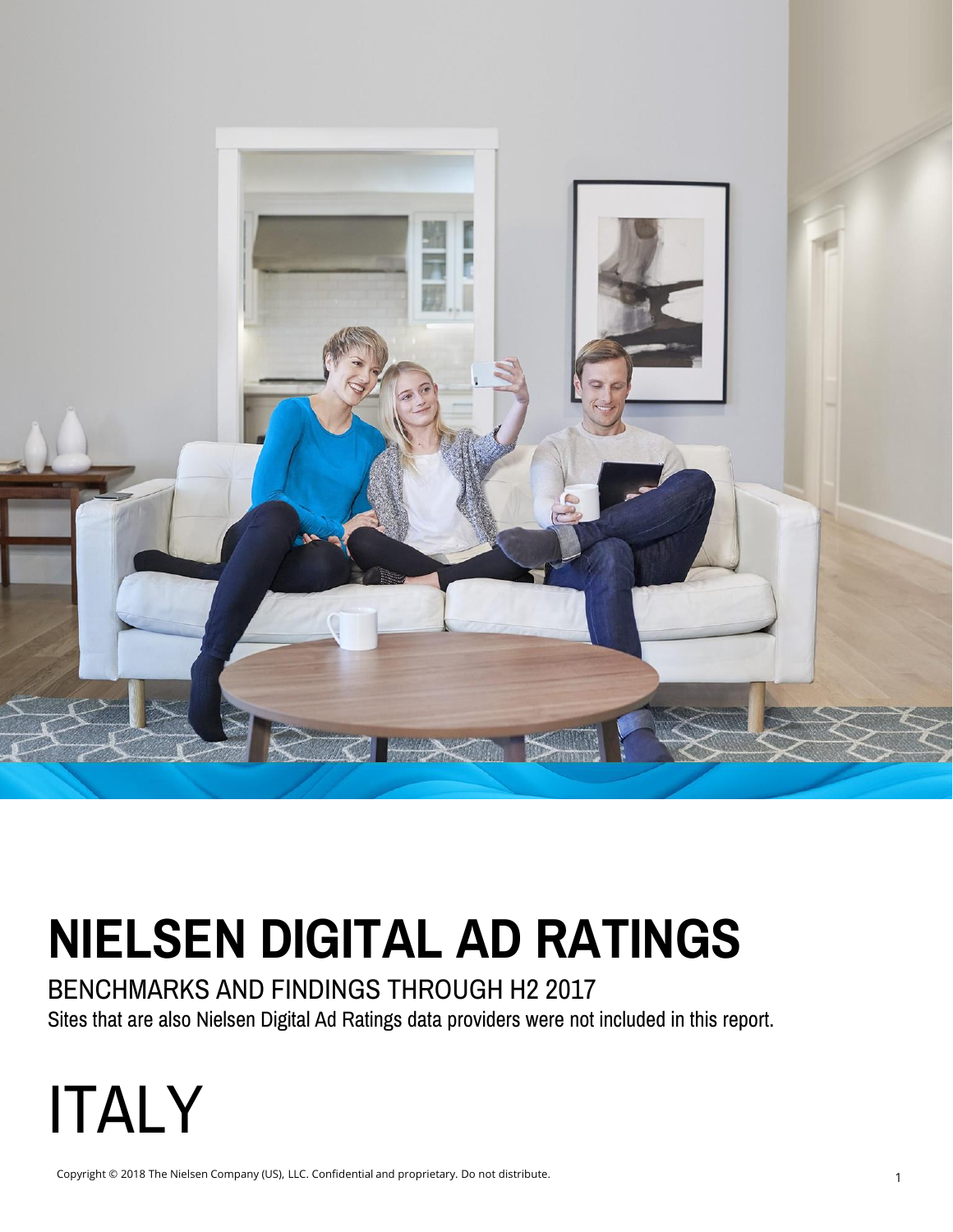# **INTRODUCTION**

To evaluate the effectiveness and success of a digital advertising campaign, the focus needs to be on the audience the campaign was delivered to and not the devices. Media buyers and sellers require reliable **on-target percentage benchmarks** - or the percentage of impressions accurately delivered to the intended audience from the total number of campaign impressions. While it's possible to achieve high on-target rates, it is difficult to achieve a 100% ontarget rate – essentially serving all impressions to the intended audience.

Available in 34 countries globally, **Nielsen Digital Ad Ratings** is the industry standard for audience-based digital media buying and selling. Leveraging our database of historical performance, the **Nielsen Digital Ad Ratings Benchmarks and Findings Report** provides a guide for individual campaign effectiveness compared to marketplace averages across total digital, desktoponly and mobile-only\* for these metrics as available:



Age and Gender Demographics



Advertiser Categories



Age Spans - age ranges covered by target audience

#### **HOW TO READ AND APPLY BENCHMARKS**

P25-54 total digital on-target percent is 65%. This means that 65% of all impressions served to an intended audience of people aged 25-54 across all digital devices were actually delivered to people aged 25-54.



If a campaign with a P25-54 target audience has an on-target percent of 70%, then its performance is 5 points above the 65% benchmark for this demographic segment.

Age spans refers to the range of ages the target audience covers, and is organized into three groups:

Broad – more than 30 years (e.g. P18+)

Medium – 16 to 30 years (e.g. P25-54)

Narrow – less than 15 years (e.g. P18-34)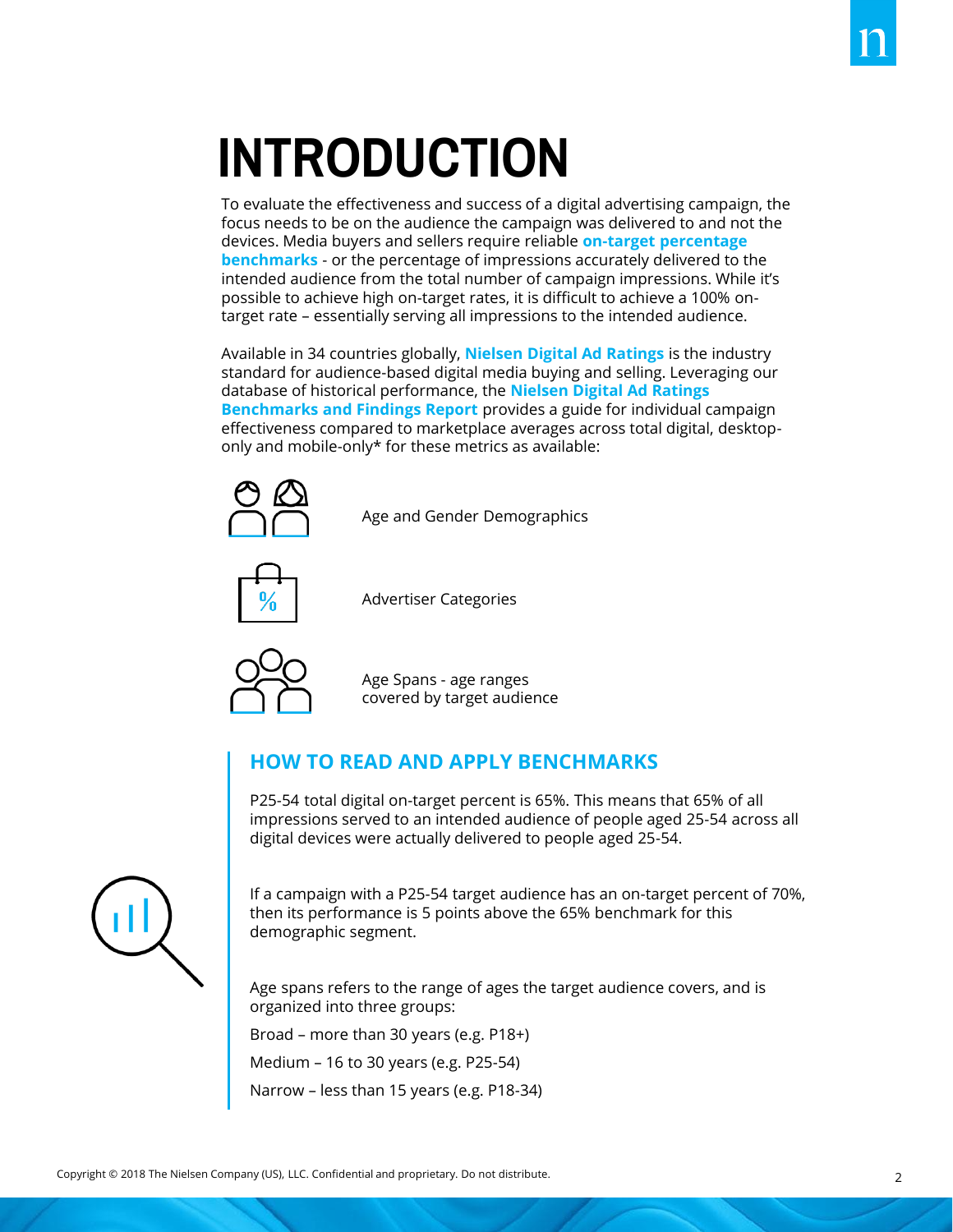

### **ITALY ON-TARGET BENCHMARKS**

| <b>AGE AND GENDER BREAKS</b>     |                             | <b>TOTAL</b><br><b>DIGITAL</b> |                          |                   |            | <b>DESKTOP</b><br><b>ONLY</b> |                   |            | <b>MOBILE</b><br>ONLY* |            |  |
|----------------------------------|-----------------------------|--------------------------------|--------------------------|-------------------|------------|-------------------------------|-------------------|------------|------------------------|------------|--|
| <b>AGE BRACKETS</b>              |                             |                                |                          |                   |            |                               |                   |            |                        |            |  |
| 0 15 25 35 45 55 65              |                             | P                              | M                        | $\blacksquare$    | P          | M                             | - F               | P          | M                      | - F        |  |
| $13+$ $\longrightarrow$          |                             |                                | 98% 67% 55%              |                   |            | 5% 68% 51%                    |                   |            | 99% 62% 68%            |            |  |
| $13 \rightarrow 24$              |                             | 28%                            | $-23%$                   |                   | 28%        |                               | $-21%$            | 28%        | $\sim 100$             | 25%        |  |
| $13 \rightarrow 34$              |                             | 56%                            |                          | $-36%$            | 57%        |                               | $-35%$            | $\sim 100$ | $\sim$ 100 $\pm$       | 38%        |  |
| $\frac{1}{2}$ 44<br>13           |                             | 59%                            | $\sim 100$               | <b>Contractor</b> | 53%        | $\sim 100$                    | <b>Contractor</b> | 65%        | $\sim$ $-$             | $\sim 100$ |  |
| $18 + \longrightarrow$           |                             |                                | 89% 70% 62%              |                   |            | 89% 73% 67%                   |                   |            | 94% 62% 58%            |            |  |
| $18 \longmapsto 24$              |                             | 32%                            | <b>Contract Contract</b> |                   | 28%        | <b>Contract Contract</b>      |                   |            | $36\%$ - -             |            |  |
| $18 \longmapsto 34$              |                             |                                | 43% 29% 27%              |                   |            | 42% 31% 25%                   |                   |            | 47% 26% 30%            |            |  |
| $18 \rightarrow 44$              |                             |                                | 58% 47% 37%              |                   |            | 57% 50% 31%                   |                   |            | 62% 39% 43%            |            |  |
| $18 \longmapsto 54$              |                             |                                | 75% 50% 53%              |                   |            | 70% 50% 46%                   |                   | 82%        | $\sim 100$             | 61%        |  |
| $25+$ $\frac{1}{25}$             |                             | 84%                            | $-50\%$                  |                   | 85%        | - 49%                         |                   | 82%        | <b>Contractor</b>      | 56%        |  |
| $25 \longmapsto 34$              |                             | 31%                            | $-21\%$                  |                   | 32%        | $-18%$                        |                   | 25%        | <b>Contractor</b>      | 24%        |  |
| $25 \longleftarrow 44$           |                             |                                | 47% 31% 27%              |                   |            | 46% 34% 24%                   |                   |            | 48% 26% 31%            |            |  |
| $25 -$<br>$-$ 54                 |                             |                                | 65% 45% 39%              |                   |            | 63% 46% 35%                   |                   |            | 67% 37% 47%            |            |  |
| $25 \leftarrow$                  | $\overline{\phantom{0}}$ 64 |                                | 76% 53% 60%              |                   |            | 76% 55% 54%                   |                   |            | 76% 44% 62%            |            |  |
| $35+$                            |                             | 73%                            |                          |                   | 74%        |                               |                   | 69%        |                        |            |  |
| $35 \longmapsto 44$              |                             | 40%<br>47%                     |                          | 36%               | 36%<br>48% |                               | 35%               | 42%<br>47% |                        | 41%        |  |
| $35 \longleftarrow 54$<br>$35 -$ | $-64$                       | 61%                            |                          | 29%               | 61%        |                               | 28%               | 62%        |                        | ۰          |  |

Copyright © 2018 The Nielsen Company (US), LLC. Confidential and proprietary. Do not distribute.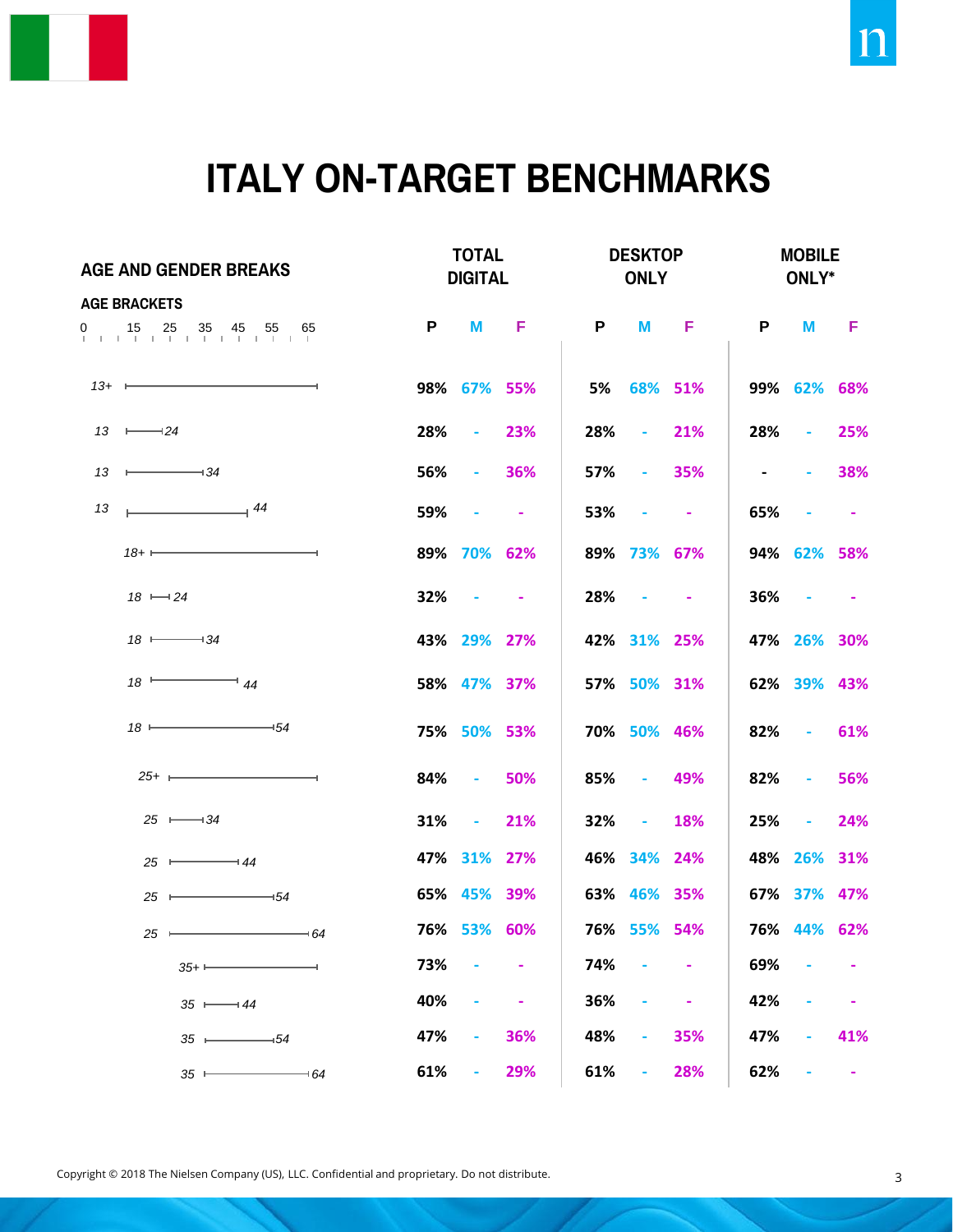

### **ITALY ON-TARGET BENCHMARKS**

|    | <b>ADVERTISER CATEGORY</b>                        | <b>TOTAL</b><br><b>DIGITAL</b> | <b>DESKTOP</b><br><b>ONLY</b> | <b>MOBILE</b><br>ONLY* |
|----|---------------------------------------------------|--------------------------------|-------------------------------|------------------------|
|    | <b>AUTOMOTIVE</b>                                 | 67%                            | 59%                           | 73%                    |
|    | <b>BUSINESS &amp;</b><br><b>CONSUMER SERVICES</b> | 76%                            | 64%                           | 84%                    |
| пI | <b>COMPUTERS &amp;</b><br><b>ELECTRONICS</b>      | 39%                            | 34%                           | 44%                    |
|    | <b>CONSUMER PACKAGED</b><br><b>GOODS</b>          | 45%                            | 43%                           | 47%                    |
|    | <b>ENTERTAINMENT</b>                              | 57%                            | 34%                           | 43%                    |
|    | <b>FINANCIAL</b><br><b>SERVICES</b>               | 72%                            | 76%                           | 56%                    |
|    | <b>SHOPPING/</b><br><b>RETAIL</b>                 | 42%                            | 41%                           | 44%                    |

#### **AGE SPANS (target size) – PEOPLE VS MALE-ONLY OR FEMALE-ONLY**

|                    | <b>TOTAL DIGITAL</b> |        |     | <b>DESKTOP ONLY</b> | <b>MOBILE ONLY*</b> |        |  |
|--------------------|----------------------|--------|-----|---------------------|---------------------|--------|--|
|                    | P                    | M or F | P   | M or F              | P                   | M or F |  |
| Broad > 30 years   | 82%                  | 53%    | 75% | 50%                 | 89%                 | 58%    |  |
| Medium 16-30 years | 57%                  | 34%    | 54% | 32%                 | 59%                 | 38%    |  |
| Narrow ≤15 years   | 32%                  | 25%    | 30% | 24%                 | 34%                 | 28%    |  |

Copyright © 2018 The Nielsen Company (US), LLC. Confidential and proprietary. Do not distribute.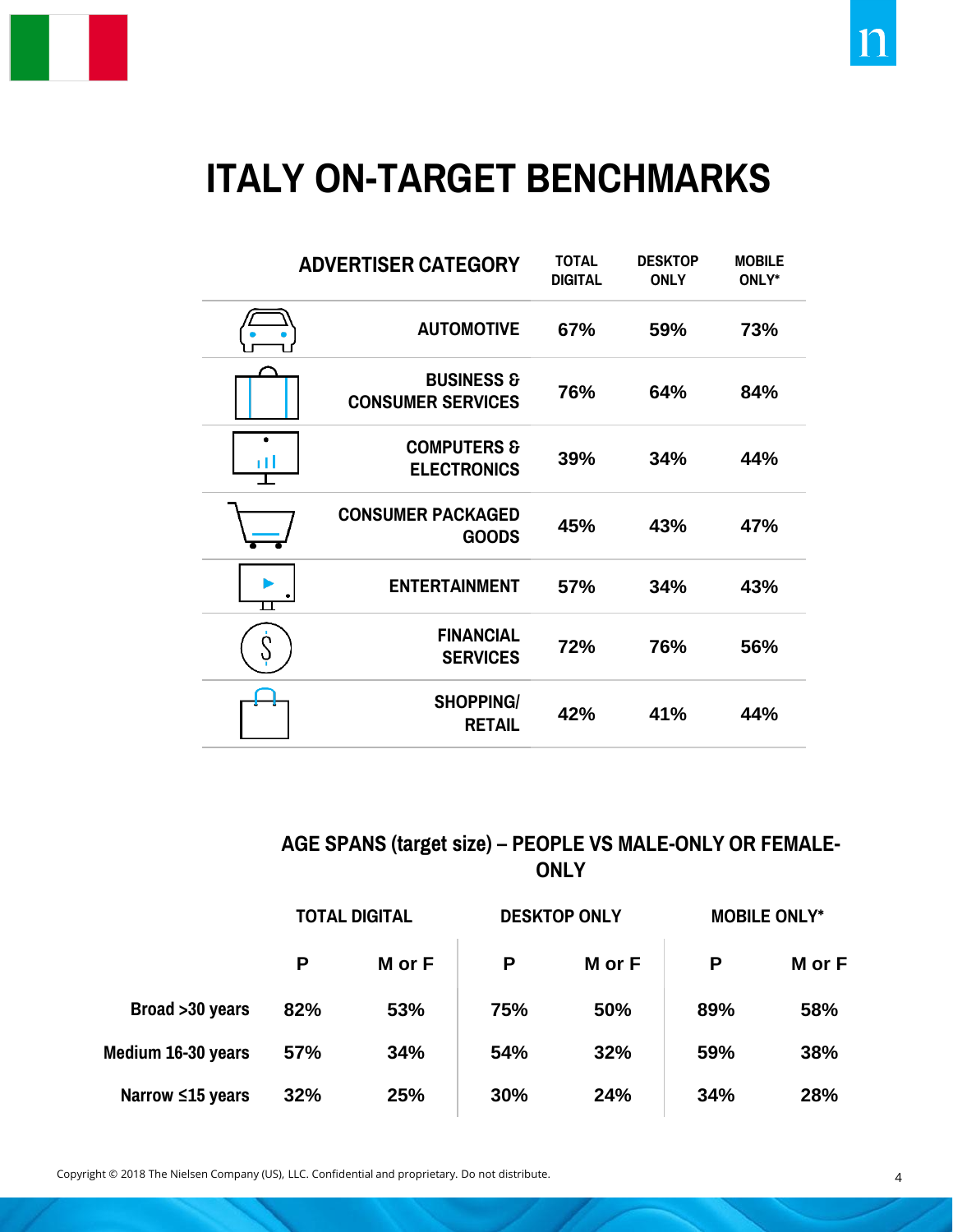## **APPENDIX**

### **METHODOLOGY**

This report assessed Nielsen Digital Ad Ratings campaign data from ITALY through December 2017, where the minimum number of site observations was at least 30.

A site observation is defined as the performance of one site with at least 5,000 impressions with the specified demographic as the intended audience. With sample sizes exceeding 30 site observations, stable benchmarks can be reasonably expected.

Site observations from sites that are also Nielsen Digital Ad Ratings data providers were not included in this report.

The average on-target percent is the number of impressions that was delivered to the intended demographic divided by the number of total impressions in the campaign. The on-target percent is calculated by weighting each campaign by the number of impressions it contained within each category or demographic. We used weighted data, which allows site observations with higher impression counts to have a higher contribution to the final benchmarks. This provides a more statistically sound representation of average campaign performance. Unmeasurable impressions and untargeted campaigns have been excluded from calculations to provide more accurate benchmarks.

Benchmarks are calculated using all available historical campaign data that meet the above criteria. Male-only and female-only benchmarks are calculated using data from historical campaigns where the intended audience is male-only or female-only. People benchmarks are calculated using data from historical campaigns where the intended audience is male and female (i.e. no gender target). Historical data from campaigns intended for both males and females (people) are not used for male-only and female-only benchmarks, and vice versa.

Blank cells are data points that did not meet the minimum site observation requirement. In certain cases, demographic breaks are excluded from charts due to a lack of available data points.

MINIMUM SIZE OF SITE OBSERVATIONS TO PUBLISH A STABLE BENCHMARKS FOR A SINGLE AGE SPAN

30

2,500

CAMPAIGNS ANALIZED IN ITALY THORUGH DECEMBER 2017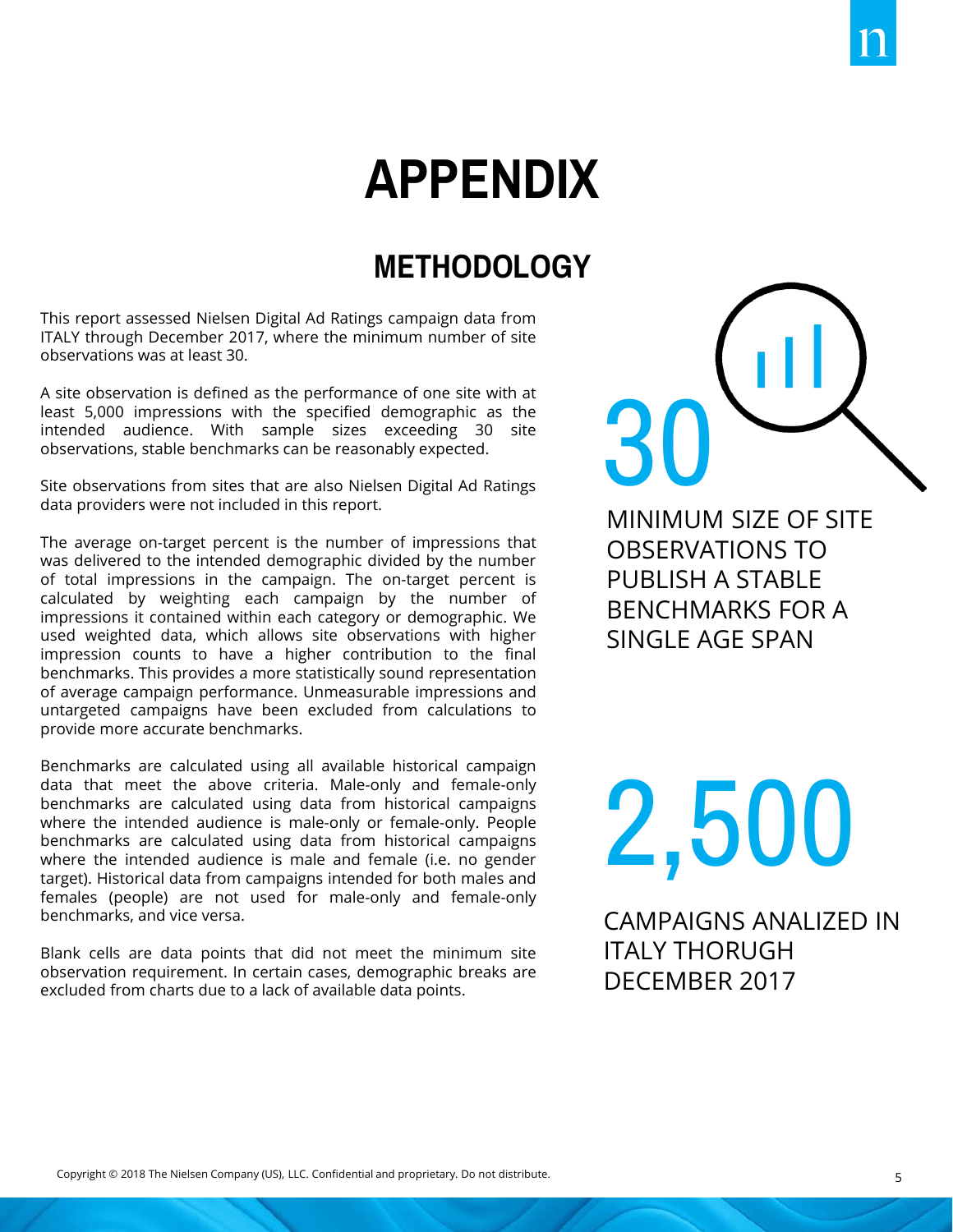### **ABOUT NIELSEN DIGITAL AD RATINGS**

Nielsen Digital Ad Ratings delivers transparent and actionable audience measurement for digital advertising campaigns. Digital Ad Ratings provides overnight reporting of a campaign's reach, frequency, GRPs, impressions, and on-target percentage across digital devices in a way that is comparable to Nielsen TV Ratings.

For more information, visit [www.nielsen.com/digitaladratings.](http://www.nielsen.com/digitaladratings)

#### **ABOUT NIELSEN**

Nielsen Holdings plc (NYSE: NLSN) is a global performance management company that provides a comprehensive understanding of what consumers watch and buy. Nielsen's Watch segment provides media and advertising clients with Nielsen Total Audience measurement services for all devices on which content video, audio and text — is consumed. The Buy segment offers consumer packaged goods manufacturers and retailers the industry's only global view of retail performance measurement. By integrating information from its Watch and Buy segments and other data sources, Nielsen also provides its clients with analytics that help improve performance. Nielsen, an S&P 500 company, has operations in over 100 countries, covering more than 90% of the world's population.

For more information, visit [www.nielsen.com](http://www.nielsen.com).